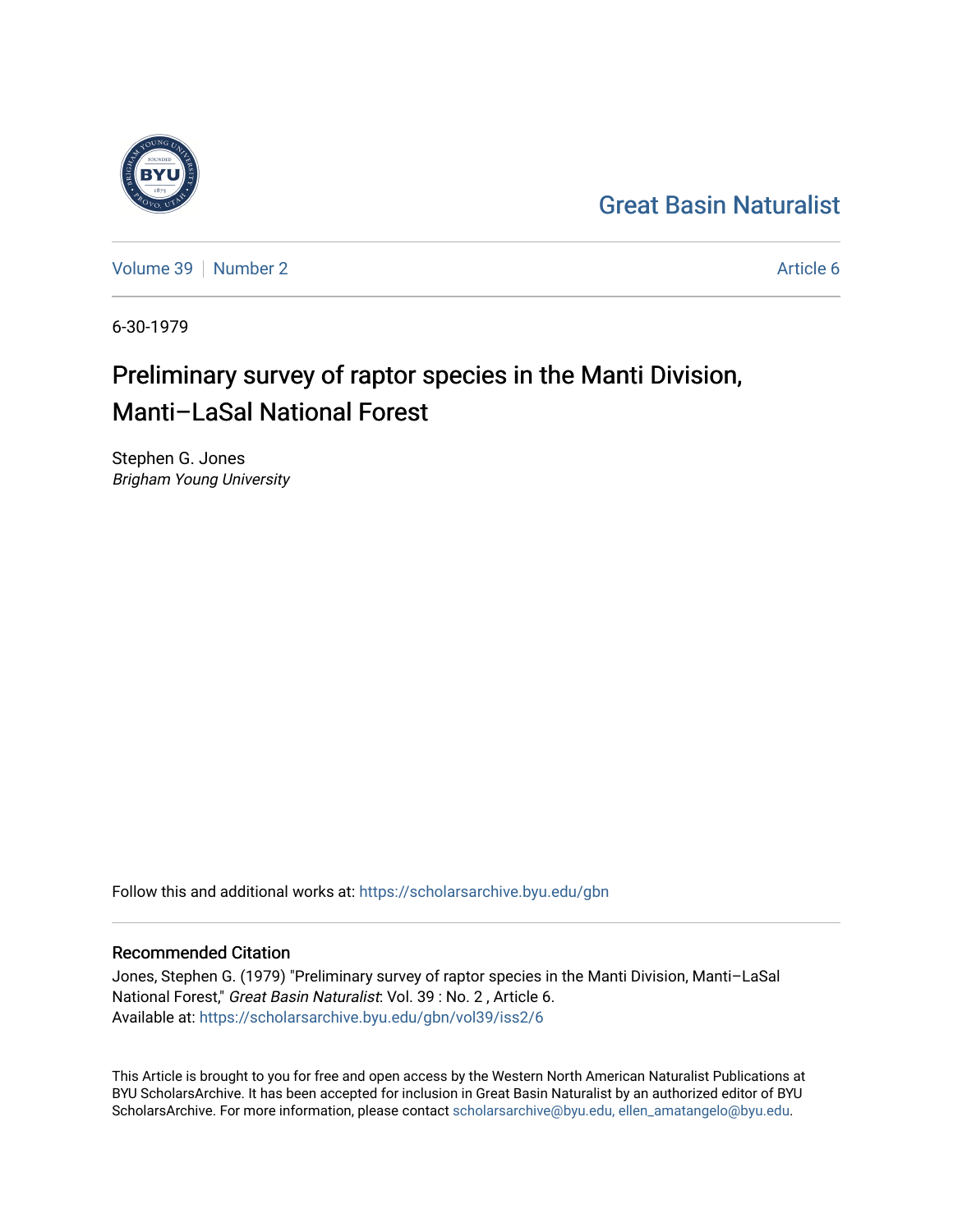#### PRELIMINARY SURVEY OF RAPTOR SPECIES IN THE MANTI DIVISION, MANTI-LA SAL NATIONAL FOREST

Stephen C. Jones'

Abstract.— A preliminary survey of raptor species and habitat in the Manti Division, Manti-LaSal National Forest, was condvicted during May 1977. Eight species of raptors were recorded, the most common being the Golden Eagle (Aquila chrysaetos) and American Kestrel (Falco sparverius). Nine additional nesting and migratory species were reported by cooperating observers and based on habitat analysis another two species are expected. Eleven Golden Eagles, representing at least eight pairs, were observed and it is estimated that from 15 to 20 pairs of eagles inhabit the division. The Manti Division provides habitat for two endangered species, the Peregrine Falcon (Falco peregrinus anatum) and the Northern Bald Eagle (Haliaeetus leucocephalus alascanus). Further research is needed to ascertain the impact that current development activities in the division will have on the raptor community.

With the increased awareness of the criti cal role that raptors play in balanced ecosys tems and the declining nature of many species, land management for the conservation of birds of prey has become an important consideration of governmental agencies ad ministering public lands (White 1974, Olendorff and Kochert 1975). Although U.S. Forest Service lands are administered under the multiple land use philosophy (Griswold, 1978) the conservation of habitat and the protection of areas critical to threatened or endangered species are of prime importance. Paramount to this goal is the identification of species inhabiting an area and assessment of available habitat for species suitability. The present study was conducted to identify the raptor species inhabiting the Manti Division, Manti-LaSal National Forest, and to assess the available habitat for suitability to raptors. This survey takes on added significance be cause this area isbeing impacted by the construction and operation of energy-operating facilities. Judgments on critical habitat and the impact of human activity in the division on the raptor community were made but are presented elsewhere (Jones 1977).

#### Study Area and Methods

The Manti Division is located in central Utah about 32 km west of Price and extends

southward for approximately 120 km (Fig. 1). Elevation ranges from 1,400 to 3,500 m above sea level. The east rim of the Wasatch Plateau forms the eastern boundary of the di vision. The predominant vegetation types are pinyon-juniper and sagebrush and, at higher elevations, aspen and spruce-fir. Approximately 8 percent of the division is under pri vate ownership. Seven coal mines and four sawmills are operating in or near the national forest.

This study was conducted in the south eastern portion of the Manti Division, en compassing an area of about 960 sq. km. The major canyon systems, the intermittant and permanent streams, and the associated ripa rian areas provide the habitat used by raptors in the division and were the focal points of this study.

Field work was conducted from <sup>1</sup> May to 15 May 1977. Each of the canyon systems and areas shown in Figure <sup>1</sup> was examined at least once, and in most cases twice. Vehicle travel was possible in all areas except Upper Rocky and Muddy Creek canyons. Raptors were observed and cliff areas examined with  $7 \times 35$  binoculars and a 20X spotting telescope. Data were collected on species seen, nests located, and the suitability of the avail able cliff, riparian, prey, and roosting habitats present. All nests were delineated on USGS  $7\frac{1}{2}$  minute topographic maps for use by Forest Service personnel.

<sup>&#</sup>x27;Department of Zoology, Brigham Young University, Provo, Utah 84602.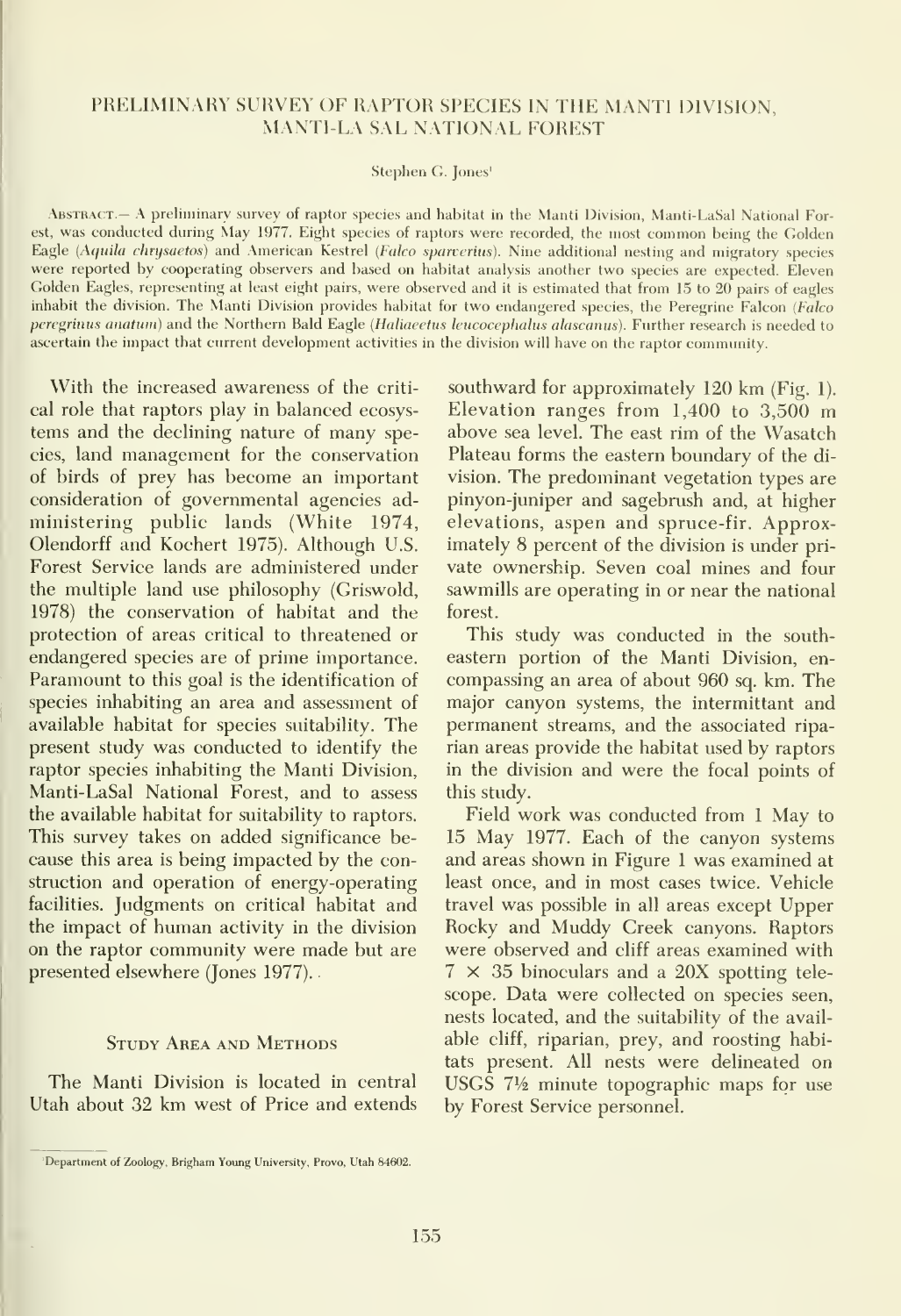

for raptor species and habitat: 1. Huntington Canyon, 2. Rilda Canyon, 3. Mill Fork Canyon, 4. Tie Fork Canyon, 5. Crandall Canyon, 6. Grimes Wash and Danish Basin, 7. Cottomwood Canyon, 8. Straight canyon, 9. Lower Joes V to canyon systems and areas surveyed<br>ill Fork Canyon, 4. Tie Fork Canyon, for raptor species and habitat: 1. Huntington Canyon, 2. Kilda Canyon, 9. Stanght Canyon, 9. Lower Joes<br>5. Crandall Canyon, 6. Grimes Wash and Danish Basin, 7. Cottonwood Canyon, 8. Straight canyon, 13. Lower Rock Canyon including east rim, 14. Ferron Canyon and Bull Hollow, 15. Ferron Canyon overlook and Flagstaff Peak, 16. Muddy Creek Canyon.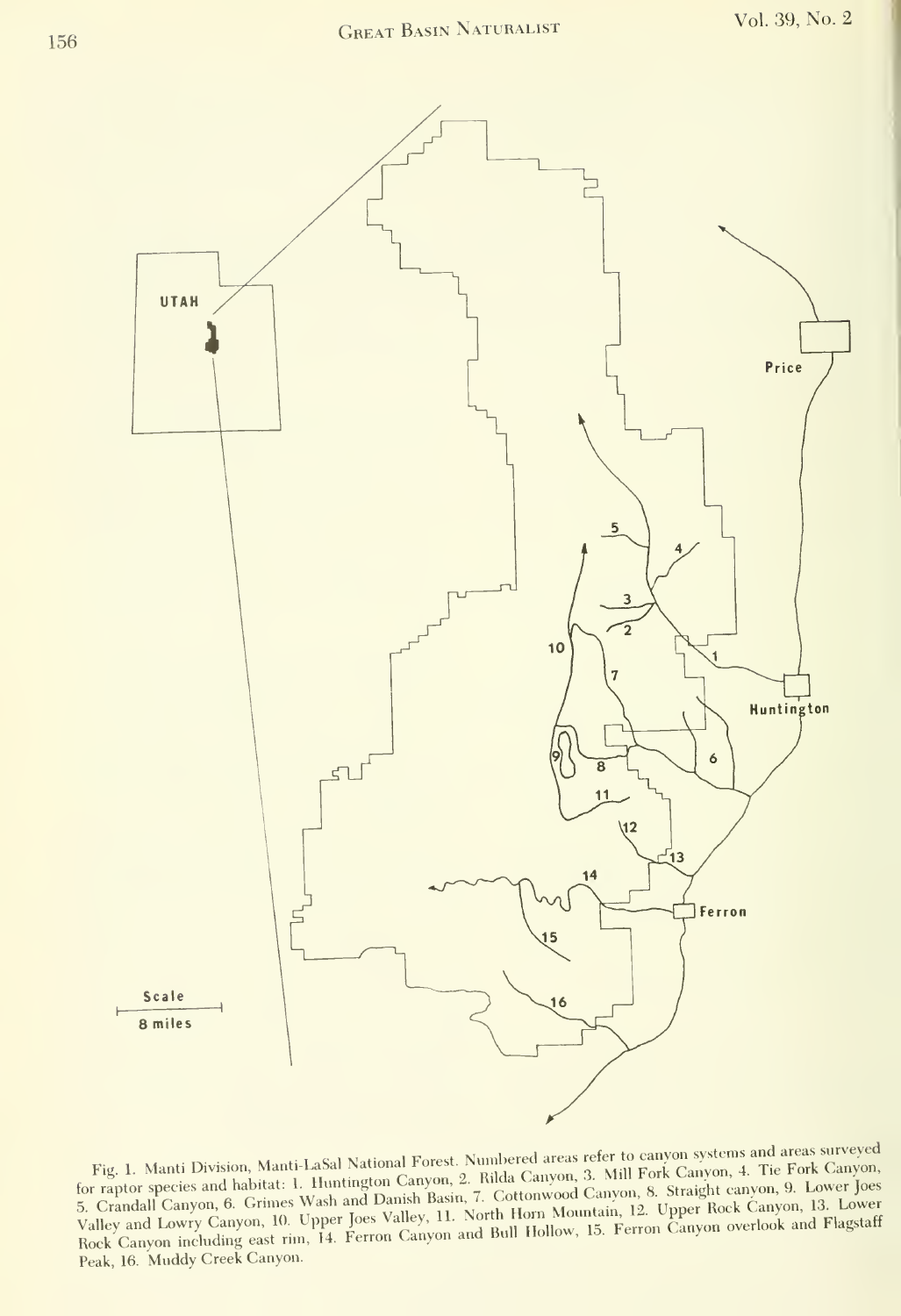The analysis of habitat suitability was based on actual sightings or the probability of use by raptors. Judgments on the probable use of an area were made according to the habitat preferences of each raptor species as described in McGahan (1968), Camenzind (1969), and Beecham and Kochert (1975) for the Golden Eagle (Aquila chrysaetos); Porter and White (1974) for the Prairie Falcon (Fal co mexicanus) and Peregrine Falcon (F. per egrinus anatum); Smith and Murphy (1973) and Hayward et al. (1976) for hawks and owls in Utah; Jones (1978) for Accipiter hawks and Joseph (1977) for the Northern Bald Eagle {Haliaeetus leucocephalus alas canus) wintering in Utah. Judgments about prey habitat were made based on numbers and diversity of potential prey species seen. Special efforts were made to locate eagle nests, as the Golden Eagle is the most sensitive raptor to habitat destruction and disturb ance nesting in the division.

#### **RESULTS**

Table 1 presents a list of the eight species of raptor seen and an analysis of the habitat suitability for each of the areas visited. Most commonly seen were Golden Eagles and the American Kestrel (F. sparverius), with the Red-tailed Hawk {Buteo jamaicensis) and Cooper's Hawk {Accipiter cooperii) being seen on several occasions and a Goshawk (A. gentilis). Sharp-shinned Hawk (A. striatus), and Prairie Falcon each observed once. Great-horned Owl {Bubo virginianns) cavities were seen in five areas.

In addition to my sightings, cooperating observers recorded other species of raptors for the division. C. Jemmett, U.S. Forest Service, reports (pers. comm.) occasional Osprey (Pandion haliaetus), wintering Bald Eagles, and a Peregrine Falcon in the division. The Ferruginous Hawk {B. regalis), Swainson's Hawk (B. swainsoni), Turkey Vulture (Cath-

| TABLE 1. Raptor species seen and habitat suitability in Manti Division, Manti-LaSal National Forest. |  |
|------------------------------------------------------------------------------------------------------|--|
|------------------------------------------------------------------------------------------------------|--|

| Areas surveyed                |              | Species observed and expected <sup>1</sup> |                |                |              |                          |                |                |                          |                   | Habitat <sup>3</sup> |      |          |
|-------------------------------|--------------|--------------------------------------------|----------------|----------------|--------------|--------------------------|----------------|----------------|--------------------------|-------------------|----------------------|------|----------|
|                               | Goshawk      | Sharp-shinned                              | Cooper's       | Red-tailed     | Golden Eagle | Eagle nest               | Prairie Falcon | Kestrel        | Owl cavity <sup>2</sup>  | Cliff             | Riparian             | Prey | Roosting |
| 1. Huntington C.              | $\ddot{}$    | $\overline{\phantom{a}}$                   | $\overline{P}$ | $\overline{P}$ |              |                          |                | $^{+}$         |                          | L,I               | I                    | Ĭ    |          |
| Rilda C.<br>2.                | P            | $\mathbf{P}$                               |                |                |              |                          |                |                |                          |                   |                      |      |          |
| 3. Mill Fork C.               | P            | $\overline{P}$                             |                | $\mathbf{P}$   | $+$          | $\overline{P}$           |                |                |                          | I.H               |                      |      |          |
| 4. Tie Fork C.                | P            | $\mathbf{P}$                               |                | $\overline{P}$ |              |                          |                |                |                          |                   |                      |      |          |
| 5. Crandall C.                | $\ddot{}$    | $\ddot{}$                                  | $+$            |                |              |                          |                |                |                          | L                 | H                    |      |          |
| 6. Grimes Wash, Danish Basin  |              |                                            |                |                | $+$          | $\overline{P}$           |                | P              | $\frac{1}{2}$            | L,I               |                      | H    |          |
| 7. Cottonwood C.              | P            | $\mathbf{P}$                               |                | $\mathbf{P}$   | $^{+}$       | $^{+}$                   |                | $\ddot{}$      | $+$                      | I.H               | I, H                 | I, H |          |
| 8. Straight C.                | $^{+}$       |                                            | $^{+}$         |                | $^{+}$       | $\ddot{}$                |                | $+$            | $^{+}$                   | I.H               | I.H                  | I    |          |
| 9. Lower Joes Valley,         |              |                                            |                |                |              |                          |                |                |                          |                   |                      |      |          |
| Lowry C.                      |              | $^{+}$                                     |                | $^{+}$         | $^{+}$       | $^{+}$                   | $+$            | $+$            | $+$                      | I, H              | I, H                 | H    | H        |
| 10. Upper Joes Valley         | P            |                                            |                | $\overline{P}$ | $+$          | $\overline{P}$           |                | $\overline{P}$ | $\overline{\phantom{0}}$ |                   | I                    | H    |          |
| 11. North Horn Mtn.           |              |                                            |                |                | $\ddot{}$    | -                        |                | $\ddot{}$      |                          | $\qquad \qquad -$ |                      | H    |          |
| 12. Upper Rock C.             |              |                                            |                |                | $+$          | $+$                      |                | $\mathbf{P}$   | $\overline{\phantom{0}}$ | I,H               | $\qquad \qquad$      | L,I  |          |
| 13. Lower Rock C., East Rim   |              |                                            |                |                | $+$          | $\overline{\phantom{0}}$ |                |                | $+$                      | L, I              | $\qquad \qquad -$    | L,I  |          |
| 14. Ferron C., Bull Hollow    |              |                                            | $\overline{P}$ | $\overline{a}$ | $+$          | $\mathbf{P}$             | $\overline{a}$ | $^{+}$         | $\qquad \qquad -$        | L, I              | I, H                 | I, H | H        |
| 15. Ferron C., Flagstaff Peak | $\mathbf{P}$ |                                            |                | $^{+}$         |              |                          |                | P              | $^{+}$                   | L, I              |                      | I    |          |
| 16. Muddy Creek C.            |              |                                            | $+$            |                |              |                          |                | P              | $\sim$                   | L,I               | I                    | I    |          |

I. Species and structures:  $+$  = Observed, - = Not observed, P = Probable occurrence.

2. Cavities assumed used by Great-horned Owls

3. Habitat suitability: L = Low, I = Intermediate, H = High

4. Roosting habitat suitability judged with respect to wintering Bald Eagles.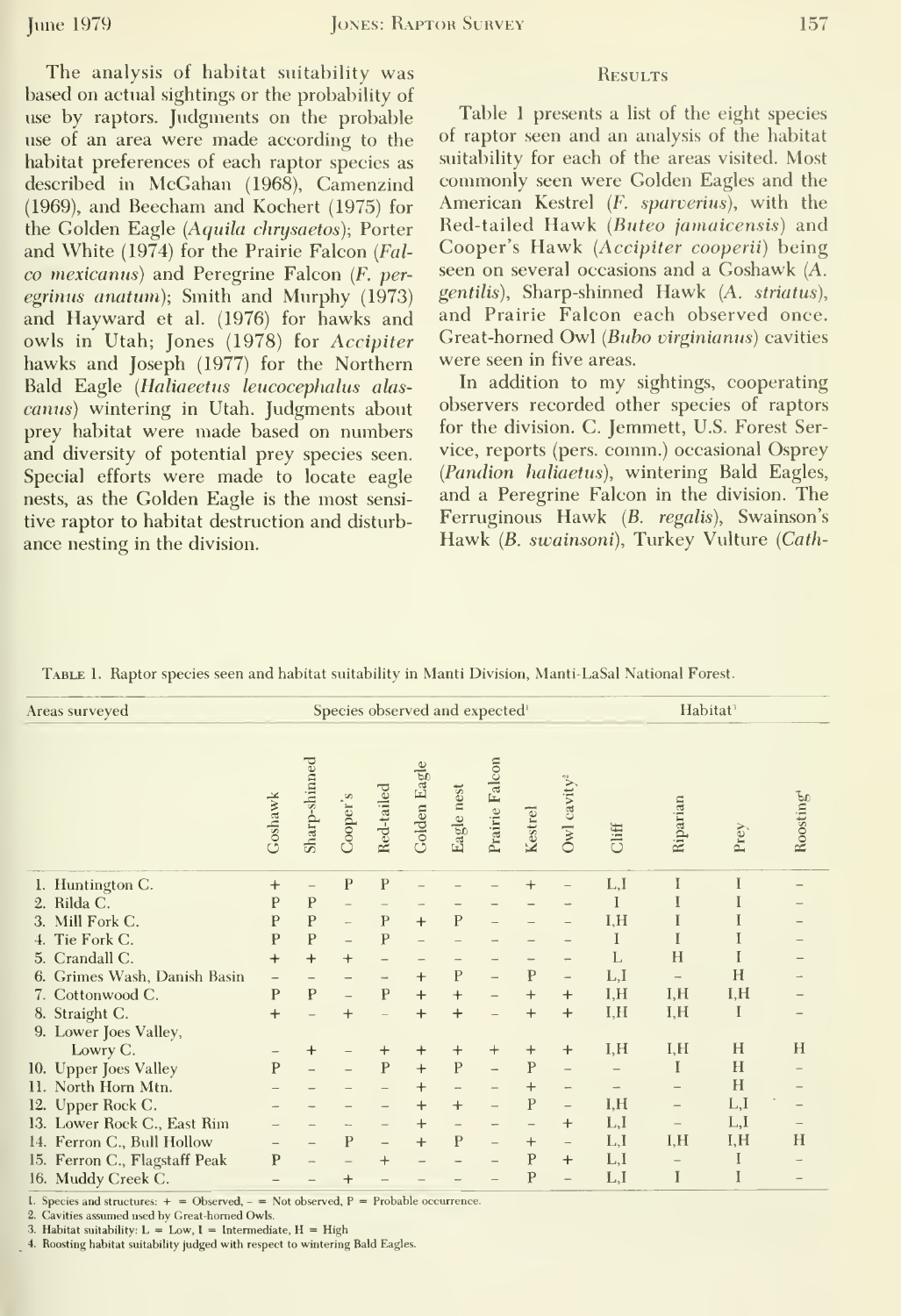158 Great Basin Naturalist Vol. 39, No. 2

artes aura). Marsh Hawk {Circus cyaneus). Saw-whet Owl (Aegolius acadicus), and Flammulated Owl (Otus flammeolus) have been recorded by Phil Wagner, Division of Wildlife Resources (pers. comm.). However, several of these species inhabit the division only during migration. Based on habitat analysis and distribution accounts in Behle and Perry (1975) and Hayward et al. (1976), an other two species, the Screech Owl (O. asio) and Pygmy Owl (Glaucidium gnoma), should also occur in the Manti Division.

Eleven Golden Eagles, representing at least eight pairs, were seen within nine areas. The eagle sighted on North Horn Mountain is believed to nest in Upper Rock Canyon. Sev en eagle nests were found within four areas; centers of these nesting areas were from 6.4 to 12.8 km apart. Approximate home range sizes for the eagles in the division can thus be calculated as 44 to 132 sq. km, assuming a roughly circular territory (see Smith and Murphy 1973).

Goshawks, Sharp-shinned, and Cooper's hawks appear to be rather common residents in the Manti Division. Suitable riparian habitat in most areas was occupied or suspected to be occupied by at least one of the three species. Typically, the Cooper's Hawk will select the lower elevations with more open habitat, with the Goshawk and Sharp-shinned Hawk nesting higher up and accepting steep canyons. Crandall Canyon supported all three species. Due to the secretive nature of these hawks, observations are uncommon even in areas where they are nesting.

Red-tailed Hawks should occur more commonly in the division than the few actual sightings would indicate. They are suspected of nesting on many of the same cliffs that the eagles were using. During winter the Redtailed Hawk is the most commonly seen hawk in the division (P. Wagner, pers. comm.).

The sighting of the Prairie Falcon in Lower Joes Valley is the first record of this species for the division (C. Jemmett, pers. comm.). Suitable nesting areas for Prairie Falcons were found in Lower Joes Valley and Cottonwood Canyon. The individual sighted is believed to nest in the canyons west of Lower Joes Valley.

Where seen, Kestrels were numerous. In

Lower Joes Valley at least six pairs showed nesting activity during this study. The only habitats not supporting Kestrels were the dry sagebrush areas and the steep mountain canyons.

Cavities suspected of being used by Great horned Owls were seen in five different areas. Great-horned Owls should be widely distributed in the Manti Division. Nesting cavities do not always show signs of usage, and crow or hawk nests are often used by owls. The other species of owls recorded or suspected are also thought to be widely dis tributed in the division.

A correlation from Table <sup>1</sup> of species pres ence and habitat availability is indicative of the rather restricted habitat preference of Accipiter hawks and the general preference of eagles, Red-tailed Hawks, and Kestrels. The dry mountainous habitat of the Manti Division will support a certain assemblage of breeding raptors, but other species will be re stricted. Ultimately, habitat availability and climatic regimes are responsible for the avian species living in an area. In the Manti Division steep-sided canyons occupied by Accipiter hawks open into sloping sagebrush valleys or high aspen meadows that are utilized by eagles, Red-tailed Hawks, and Kestrels. Little falcon habitat is available, except in Lower Joes Valley. The higher elevations restrict such lower desert species as the Ferruginous Hawk.

#### Discussion

The Manti Division supports a high diversity of raptors, with as many as 17 species utilizing the division during the breeding sea son and on migration. This study provides an estimation of the breeding raptors within the area surveyed. Wagner (unpubl. ms.) provides data on the raptors utilizing the divi sion during migration. On 1-2 September 1977 a count of migrating raptors along the Manti Mountain-Skyline Drive yielded the following numbers for each species: Turkey Vulture–5, Goshawk–1, Cooper's Hawk–3, Sharp-shinned Hawk—1, Red-tailed Hawk— 66, Swainson's Hawk— 1, Ferruginous Hawk— 1, Golden Eagle-4, Kestrel-43, Prairie Fal  $con-2$  and Marsh Hawk-3 (total = 130). This list is similar to the breeding list with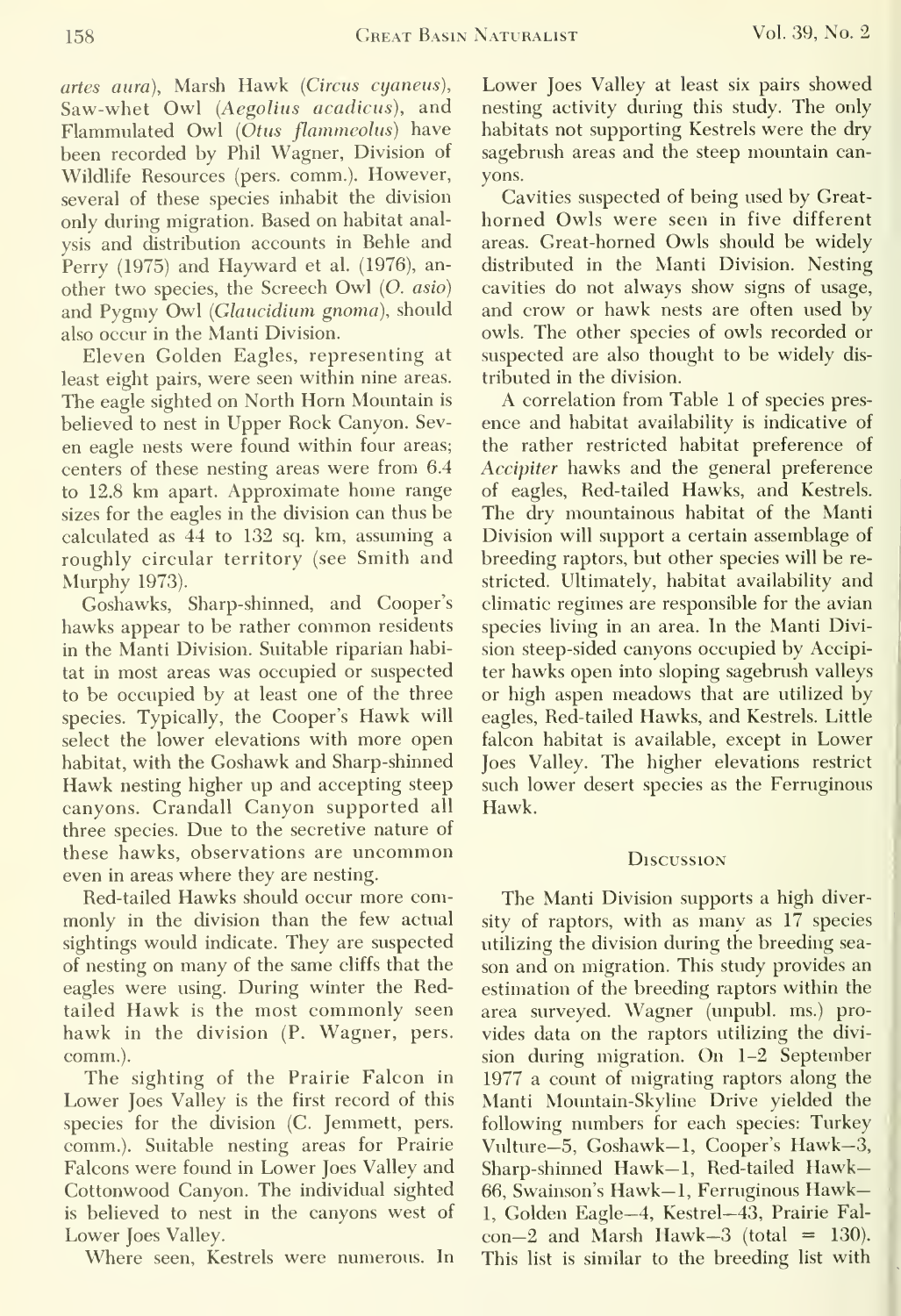the exception of the relative numbers of each species.

Wintering Bald Eagles will utilize Lower Joes Valley reservoir and should also be pres ent in Perron Canyon. C. Jemmett reports (pers. comm.) that Bald Eagles stay at Lower Joes Valley reservoir as long as waterfowl are present on the reservoir. In severe winters the reservoir and stream freeze over by January and are not used by wintering eagles. Important characteristics of areas used by wintering Bald Eagles are permanent streams which do not freeze over, riparian type vegetation with a high degree of exposure, and the presence of migrating waterfowl, rabbits, or an abundance of local fishes as prey species (Joseph 1977).

The density of nesting Golden Eagles found on the Manti Division is similar to that found in other western states. McGahan (1968) found the maximum area used by eagles in Montana was from 180 to 205 sq. km. Dixon (1937) reports the area used by 27 nesting pairs in the California foothills ranged from 52 to 160 sq. km. Assuming that eagles are distributed evenly over the entire Manti Division and using the value of 80 sq. km to represent their approximate habitat size requirements, the division should support from 15 to 20 pairs. Considering the number of eagles observed during this rather limited study, the above estimate seems conservative. Nesting densities of eagles in central Utah can, however, vary greatly between years, with cyclic fluctuations in prey densities (Camenzind 1969, Murphy 1975).

Analysis of habitat suitability for raptors shows that relatively few areas in the division provide habitat for all species, or complete habitat for any one species (Table 1). The notable exceptions to this are Crandall Canyon, Cottonwood Canyon, Lower Joes Valley, and Ferron Canyon; these areas provide both nesting and foraging habitat for three to six species. More typically, however, suitable nesting habitat is found in one area and fo raging habitat in another area. For example. North Horn Mountain may be used for forag ing by as many as three pairs of Golden Eagles, but on the mountain proper there is no eagle nesting habitat.

In addition to the utilization of the habitat within the division by an endangered species.

the Bald Eagle, and a sighting of a second en dangered species, the Peregrine Falcon, several of the other resident raptors, are experiencing population declines in other areas of the United States. The need for protection of populations of these species is, therefore, critical. Important in this is an understanding of the ecology of each species of raptor in volved, including its breeding requirements, nesting habits, and foraging and food habits. Further research on the raptors in the Manti Division is recommended so that current de velopment activities do not threaten the species now utilizing the area. Murphy (1978) outlines management techniques for the western raptors which would be applicable for the Manti Division. Schamberger and Earner (1978) discuss the process of using habitat evaluations in project planning, which is also applicable. The raptors in the Manti Division represent a valuable natural resource, as important for ecological, scientific, and aesthetic reasons as energy re sources and recreational potential are for economic reasons.

#### **ACKNOWLEDGMENTS**

Support for this study was provided by the Manti-LaSal National Forest, Contract Q-77- 4. Mr. Coy Jemmett, wildlife biologist, Manti-LaSal National Forest, Price, Utah, organized the study and provided administrative assistance. <sup>I</sup> wish to acknowledge Anita Jor gensen for her assistance during field work.

#### LITERATURE CITED

- BEECHAM, J. J., AND M. N. KOCHERT. 1975. Breeding biology of the golden eagle in southwestern Idaho. Wilson Bull. 84:506-513.
- Behle, W. H., and M. L. Perry. 1975. Utah birds: sea sonal and ecological occurrence chart and guide to bird finding. Utah Mus. Nat. Hist., Univ. of Utah. 143 pp.
- Camenzind, F. J. 1969. Nesting ecology and behavior of the golden eagle.  $In$  J. R. Murphy et al., Nesting ecology of raptorial birds in central Utah. Brig ham Young Univ. Sci. Bull., Biol. Ser. 10(4):4-15.
- Griswold, R. K. 1978. Forest Service views. Transactions of the Forty-third North American Wildlife and Natural Resources Conference. Wildlife Manage. Inst., Wash., pp. 368-371.
- HAYWARD, C. L., C. COTTAN, A. M. WOODBURY, AND H. H. Frost. 1976. Birds of Utah. Great Basin Nat. Memoirs 1:1-229.